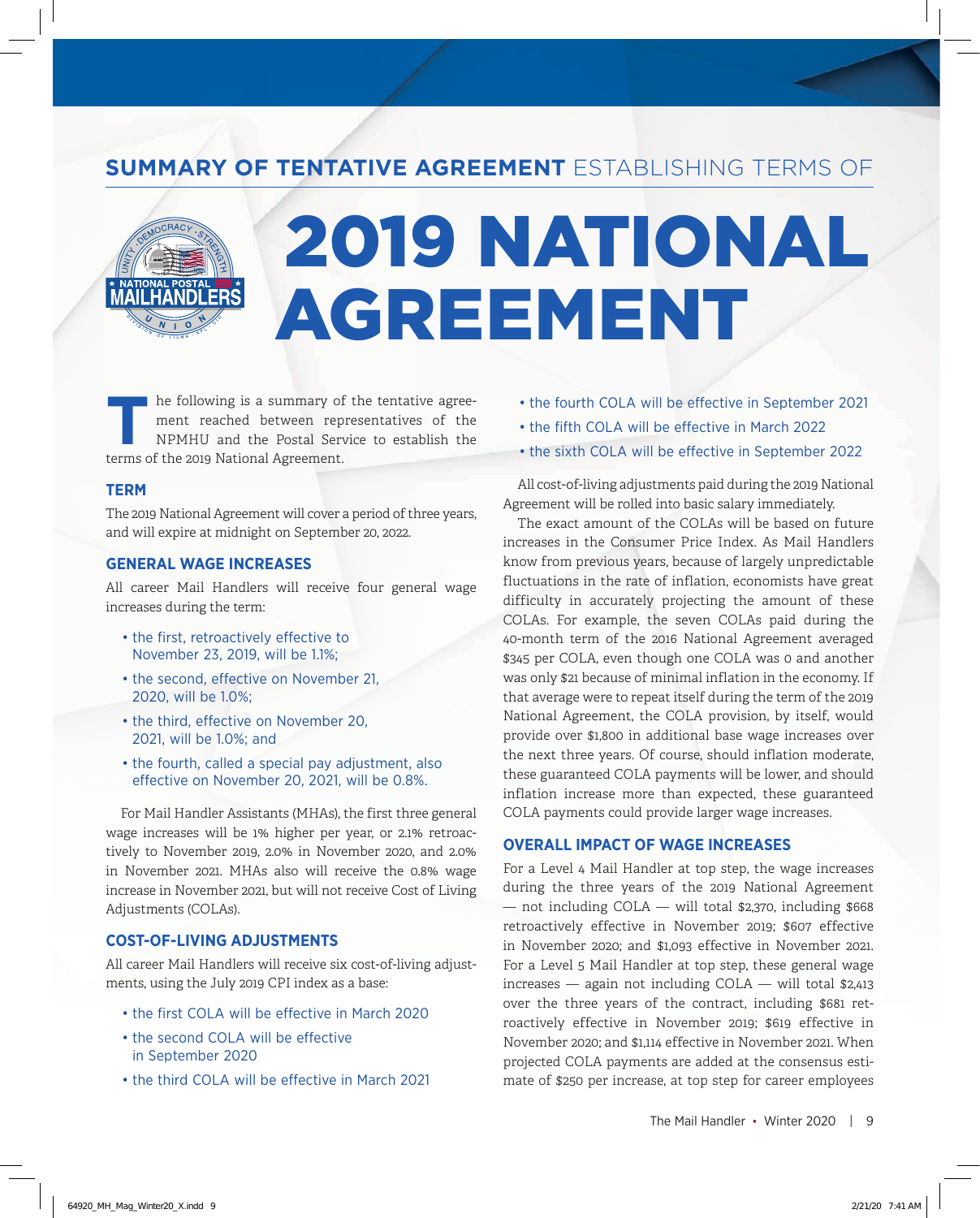there will be an additional \$1,500 in base wage increases over and above the general wage increases described above — during the term of the 2019 National Agreement. And, of course, protection against future inflation is precisely why the COLA provision remains an important component of the National Agreement.

For MHAs, at Level 4, the rate that started in 2013 at \$13.75, and has recently been \$16.21, will immediately go to \$16.55 per hour retroactively effective in November 2019. By November 2021, the Level 4 rate will go to \$17.36.

#### **NO LAYOFF CLAUSE**

All career Mail Handlers employed as of September 20, 2019 will be protected against layoff or force reduction during the entire term of the Agreement, unless Congress repeals or significantly relaxes the Private Express Statutes.

#### **ONE-TIME CONVERSION OF MHAS**

The tentative agreement includes a one-time conversion of MHAs in installations which have 200 or more man years of employment, with the conversion to take place within 60 days of ratification. As of the date of ratification, any MHA with 2.5 or more years as an MHA at that time will automatically be converted to full-time career status, without the need to serve another probationary period.

#### **ELIMINATION OF ALL CASUAL EMPLOYEES FROM THE MAIL HANDLER CRAFT**

The agreement also eliminates all casual employees from the Mail Handler craft within 120 days of the ratification of the agreement. Under the 2016 National Agreement, the Postal Service has been allowed 3% casuals, down from prior contracts when casual percentages have been as high as 12.5%. In return, the tentative agreement will increase the percentage of MHAs to allow up to 24.5% by Installation (up from 23.5% by Installation and 18.5% by District), and this cap will apply at the Installation level, making enforcement easier for the Union. The tentative agreement will eliminate the District cap, and instead apply a hard cap at the Installation level. In addition, during the peak mailing season, there will be a 56-day period for unlimited hiring of MHAs instead of casuals. This is a historic achievement, as non- career and non-union casuals without a path to career employment have been used in the Mail Handler craft since the 1970s. This also will mean approximately 1,400 additional members of our bargaining unit, which will be good for the employees who are new MHAs and good for the overall strength of the Union.

#### **NIGHT SHIFT DIFFERENTIAL**

For the first time since 1996, the Postal Service and the NPMHU have agreed to unlock, each year of the contract, the flat dollar amounts paid for night differential at each grade and step of the wage scales. Under this agreement, all night differentials will increase by 2% per year, effective in May 2020, in May 2021, and in May 2022.

#### **HEALTH INSURANCE**

For career employees, in 2020 there will be no change in the percentage of employee contribution to health insurance. For 2021, the Postal Service's share of the cost of health insurance, which currently is at 73% of the weighted average formula used by OPM for federal employees with a maximum percentage of 79.25%, will have its final 1% reduction. Thus, the Postal Service will contribute 73% of the weighted average in 2019 and 2020, and 72% of the weighted average in 2021 and 2022. At 72%, the Postal Service will pay the same as the federal government pays for health insurance costs for federal employees, who receive exactly the same health insurance benefits.

In today's dollars, the 1% increase in health care contributions is equivalent to an increase of approximately \$75 per year for self-only coverage and between \$100 and \$175 per year for family coverage, depending on the particular health plan selected. These amounts automatically are paid with pre-tax dollars, so the actual out-of-pocket cost to each Mail Handler should be less by the percentage of income taxes usually paid.

For MHAs, during their first year of employment, MHAs will be able to maintain their participation in the USPS Noncareer health plan. The Postal Service will continue to pay \$125 per pay period for self-only coverage, but under the tentative agreement, the Postal Service will pay significantly more — namely, 65% of the total premium for any MHA who chooses to participate in the USPS Noncareer plan for selfplus-one or family coverage.

Moreover, after an MHA completes one 360-day appointment, beginning in each MHA's second year of employment, an MHA will be able to choose coverage under the USPS Noncareer health plan (at \$125 per pay period for self only, or with the Postal Service paying 75% of the total premium for self-plus- one or family coverage) or the MHA will be able to use the same dollar amounts from the Postal Service to obtain coverage from the MHBP Consumer Option or the MHBP Value Plan, which are two of the three plans sponsored in the Federal Employees Health Benefits program by the NPMHU.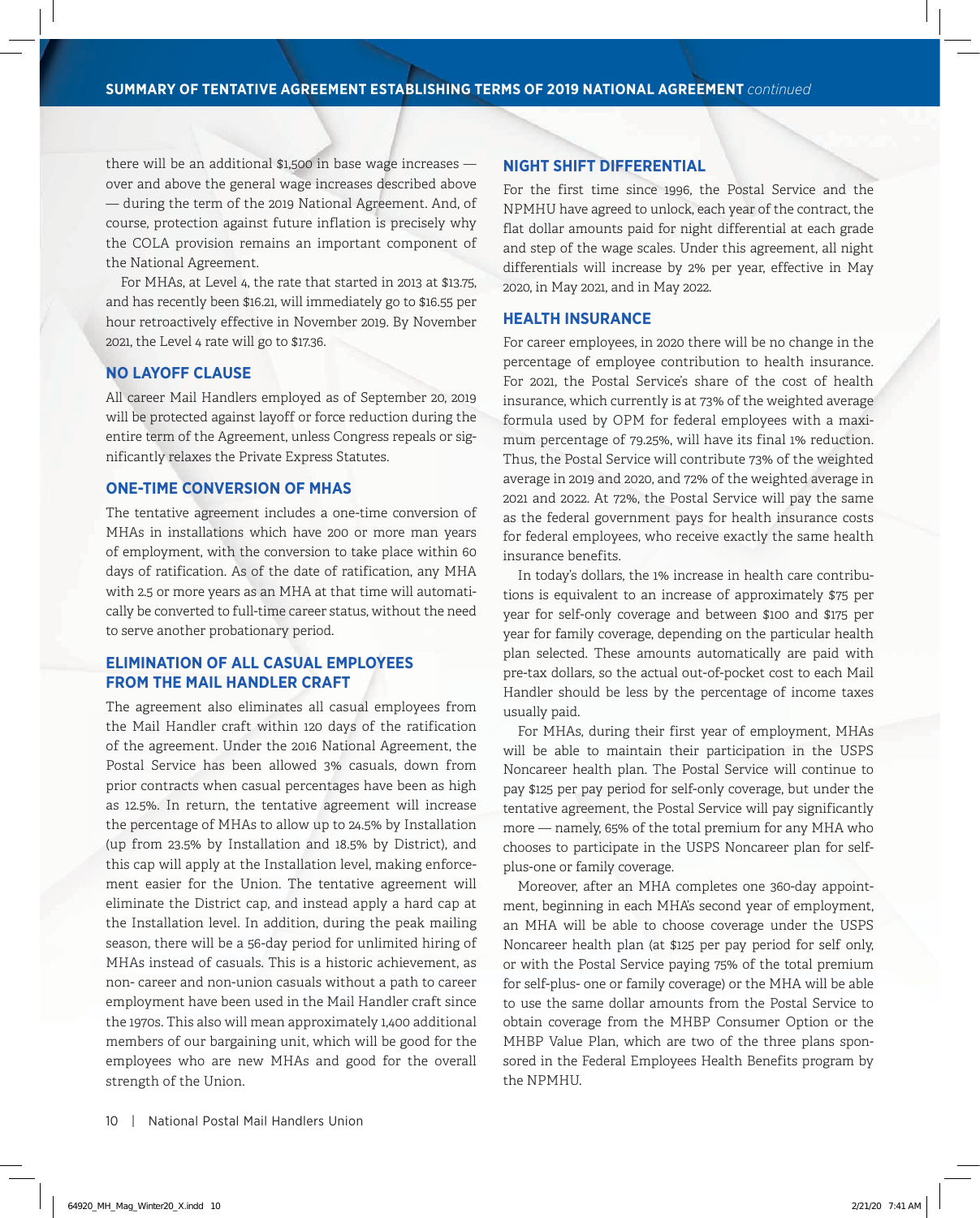#### **CLOTHING ALLOWANCE**

There will be a 2.5% increase in clothing allowance during each year of the contract.

#### **ADDITIONAL HIGHLIGHTS**

Under Article 2, a new MOU has been added about a Workforce Free of Harassment. The parties commit to providing employees with a safe, productive, and inclusive workplace, and to establish a Task Force on Preventing Harassment that will be used to ensure that employees are fully aware of policies and procedures that can be used to combat harassment.

A change in Article 8 will guarantee that MHAs receive overtime pay for work performed in excess of eight (8) hours on duty in any one service day or in excess of forty (40) hours on duty in any service week.

The language of Article 12.3B12 has been improved, so that a temporary supervisor returning to the craft for one continuous pay period of 14 consecutive days in order to bid is required to complete that continuous pay period prior to submitting a bid. This effectively increases the period of time during which a temporary supervisor must return to the craft before bidding.

#### **OTHER CONTRACTUAL PROVISIONS**

Article 6 will be amended to ensure that layoffs of career employees, if ever implemented, are prohibited unless preceded by reductions in overtime, MHA hours, and PTF hours.

Another change to Article 8 will allow employees who bid or are reassigned during a calendar quarter to a duty assignment in a different facility, in a different section, or on a different tour may add their names to the overtime desired list, even if not on the OTDL in their prior assignment.

A letter will be issued by USPS management to make clear that MHAs can request use of annual leave in increments of between one (1) and forty (40) hours.

Other changes in Article 10 and related MOUs will provide:

- That access to choice vacation periods for MHAs will be a mandatory topic of discussion during local implementation
- That PTFs have access to the Annual Leave Exchange Option
- That employees will be authorized to receive donated leave under the Leave Sharing MOU to provide care to children born or adopted within the past twelve months
- That guarantee the continuation of National Days of Observance upon the death of former U.S. Presidents

#### • That the current instructions governing Wounded Warrior Leave are incorporated into the National Agreement

Article 12.2C is amended to require management to provide a hard or electronic copy of the seniority list to union representatives at the Installation level.

The MOU on Relative Standing of MHAs and Subsequent Conversion to Career Mail Handler is amended to require management to provide, upon request, a hard or electronic copy of the relative standing list to union representatives at the Installation level.

The same MOU is amended to use, for MHAs hired after ratification, the Saturday at the beginning of the pay period during which the MHA was hired as the date of relative standing for purposes of future conversion to full-time career. Tie-breaking procedures remain the same, but this change will eliminate potential manipulation of the relative standing list by managers.

Article 12.5 is clarified to ensure that meetings about potential relocation of mail handlers will be held at the Regional level, and that Local Union representatives may attend.

A revised MOU will require any new or vacant part-time career positions (PTR or PTF) be offered to MHAs within 50 miles of the position, offering new conversion opportunities to current MHAs.

Article 12.2G is being amended to provide that Mail Handlers who are involuntarily excessed outside of the installation will have their seniority established by the employee's service time in the losing installation, not the employee's complete Mail Handler service.

Article 12.3B6 is amended to provide that changes in starting time for purposes of bid posting and incumbency rights will be measured on a cumulative basis from the latest of ratification of each National Agreement or the start time at the beginning of each bid.

Articles 12.3B4 (fixed days of work), 12.3B5 (change in duties or change in principal assignment area), and 12.3B6 (change in starting time) have been amended to provide for an expedited selection process within the section when these changes require that an assignment be posted installation-wide bidding.

There are two minor changes to Article 15 in the tentative agreement, including (a) the addition of Employer Letters of Demand (up to \$3,000) to the list of expedited arbitrations and (b) the holding of grievances at Step 3 if locally-filed grievances present the same interpretive issue as interpretive disputes pending at the National level at Step 4.